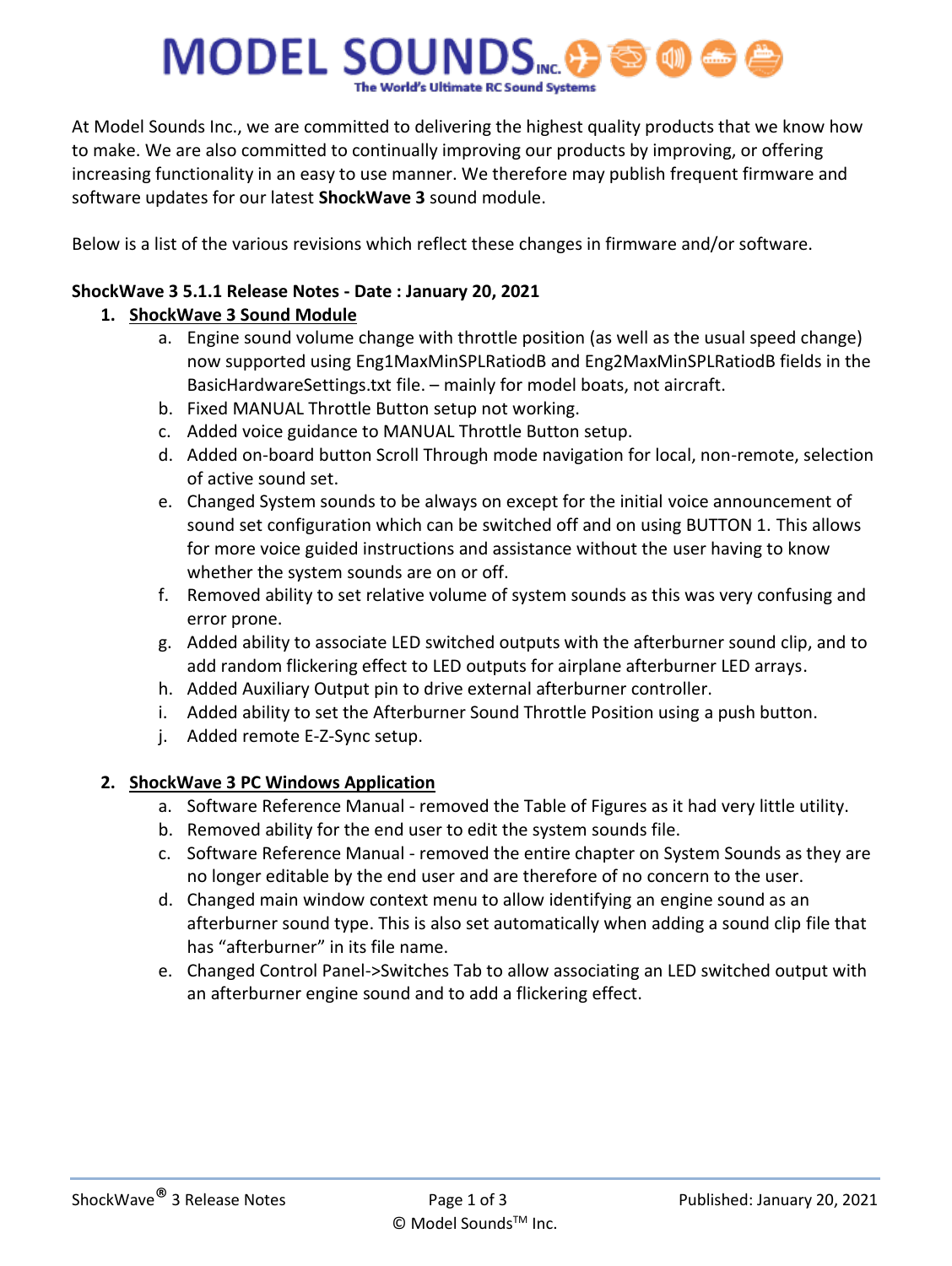## **MODEL SOUNDS**

#### **ShockWave 3 5.1.0 Release Notes - Date : June 20, 2020**

#### **1. ShockWave 3 Sound Module**

- a. Fixed Play Once sounds not being switched off when using RC 1x1 input mode.
- b. Fixed -ve Logic Sense on Logic Level input configuration not working.
- c. Fixed SOUND3, SOUND4 and SOUND5 inputs not responding to logic level inputs.
- d. Fixed RC Remote Volume Control on SOUND1 input not working.
- e. Added mandatory BasicHardwareSettings.txt file to simplify some basic hardware settings and allow them to be manually edited in a simple text file.
- f. Added new unique Remote Scroll-Through Mode feature to announce the name of the selected sound set and to scroll up and down through the specified sound set folder using a remote RC channel on SOUND1 input.
- g. Fully support the new DopplerFX feature.
- h. Added a new DopplerFXSettings.txt file on the microSD card.
- i. Migrated DopplerFX Speed Multiplier and Satellite Mode Settings from the 6-position switch into the DopplerFXSettings.txt file on the microSD card.
- j. Removed Remote DopplerFX Speed Multiplier option. Speed Multiplier is now set solely in the DopplerFXSettings.txt file on the microSD card.
- k. Removed DopplerFX Use Altitude option as it diluted the effect of ground speed calculations.
- l. Migrated the Throttle Setup Mode from the 6-position switch into the BasicHardwareSettings.txt file on the microSD card.
- m. Clarified usage of push buttons in the ShockWave 3 Hardware Reference manual.

#### **2. ShockWave 3 PC Windows Application**

- a. Clarified correct power up sequences and when to include and not include the microSD card inside the ShockWave 3 module in the ShockWave 3 Software manual.
- b. Corrected many incorrect tooltips in the Control Panel->Hardware Tab.
- c. Added new Stop All button in Main Window to stop playing all sounds in case you are playing multiple sounds and forgot which ones.
- d. Fixed Engine Control Form usually not working on first attempt.
- e. Updated Control Panel->DopplerFX Tab to include DopplerFX Speed Multiplier and Satellite Mode Settings which are now stored in the DopplerFXSettings.txt file.
- f. Updated Control Panel->Hardware Tab to include Throttle Setup Mode which is now stored in the BasicHardwareSettings.txt file.